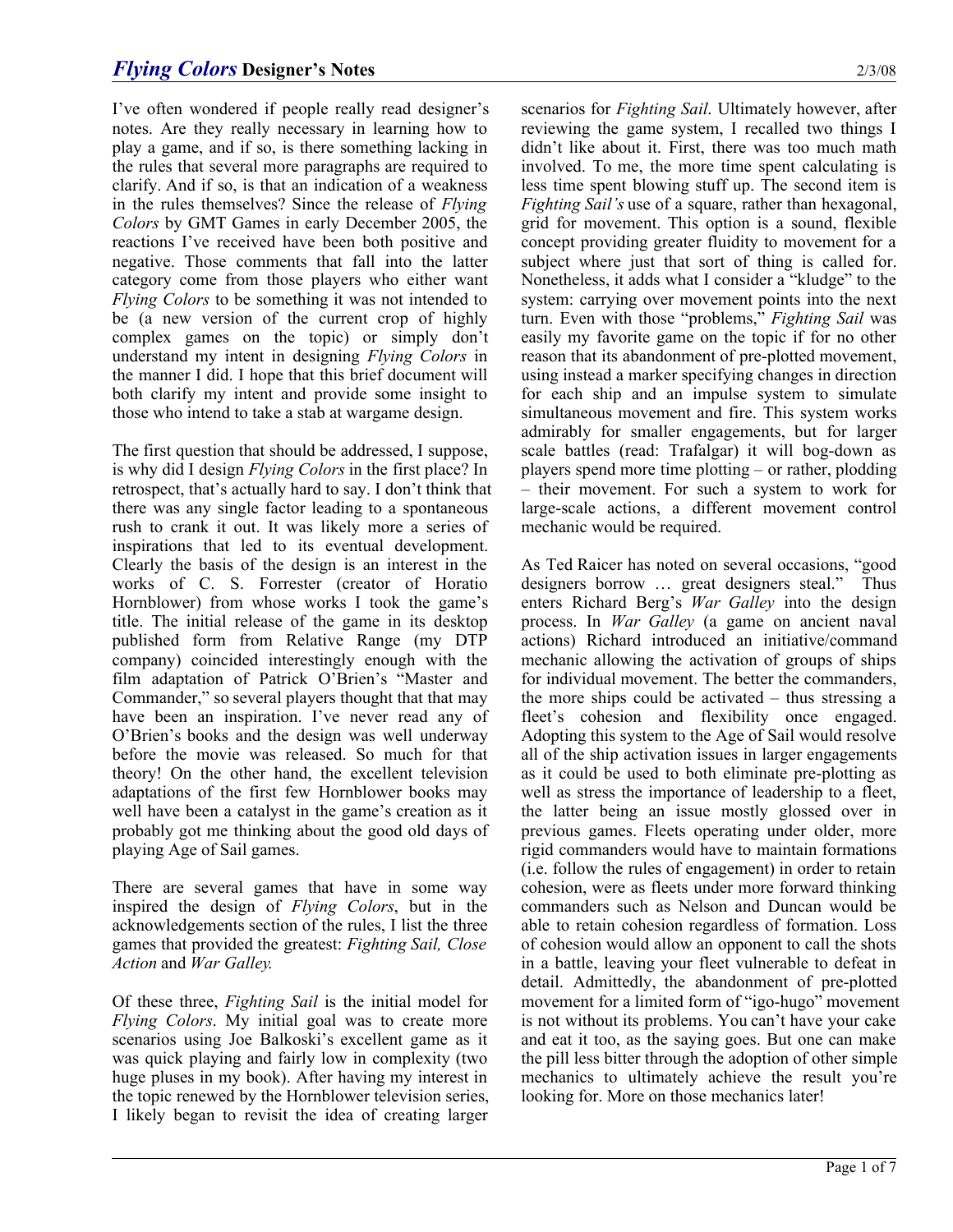## *Flying Colors* **Designer's Notes** 2/3/08

This leaves the last inspiration to the development of *Flying Colors*: *Close Action*. *Close Action* can best be described as an anti-inspiration. It is exactly what I did not want in *Flying Colors*. This is not to say by any means that *Close Action* is a bad game. I do in fact view it as the single most complete simulation of Age of Sail combat currently available in the same sense that *Advanced Squad Leader* is the most complete simulation of squad-level combat. But I don't play that either. Generally, I don't like complex games, so I have no intention on designing one. Rather than deal with the minutiae (hull shapes, cannon loads, crew qualities, etc), I opted to abstract these concepts as much as possible and still allow reasonable results. One would say that I took a topdown approach rather than bottom-up. It's simply not possible for two players to complete Trafalgar in an evening (my ultimate goal) using *Close Action*. When initially designing *Flying Colors* as well as during its "redesign" for GMT, there were several cries to add in complexity. These were all weighed against the ultimate goal of the design, and if they pushed it too far of its intended mark, they were abandoned. I firmly believe that wargame designers ultimately design games that they want to play. Since we don't live in a vacuum, it's likely that there are other players out there with our same tastes, so it's for that audience that a game is intended.

That's enough about the philosophy of design. Let's get into the details!

It seems the easiest way to describe the mechanics of *Flying Colors* by following the sequence of play and pointing out specific concepts. Before getting into that however, the first item requiring mention are the game's components themselves and how they work into the scale of the game.

One of the first decisions I had to make when putting *Flying Colors* together was how the game should be visually presented. As indicated earlier, it would be a hex-based game to avoid perceived kludges in movement mechanics. For counter sizes, I opted for one by one-half inch sizes for ships of the line and half-inch counters for frigates and smaller vessels. The decision to uses these sized simply stemmed from what I was used to. My key inspirations used those sized units, so I saw no need to stray from the ordinary (using the smaller size pieces for smaller ships provided the added benefit of greater maneuverability for smaller vessels within the scope of movement mechanics). The same goes for the scale of the game. This was actually a secondary consideration (oddly enough) as I chose to emulate other Age of Sail games. *Flying Colors* is essentially the same scale as *Fighting Sail* and *Wooden Ships & Iron Men*; and a third greater scale than *Close Action*. Adhering to parameters set by these other designs freed me to work on mechanics to speed play. One design disadvantage to this emulation is one that hardcore enthusiasts may quibble over. In the scenario design, the ships are much closer together than they would have been historically. Generally there should be an additional one to two hexes distance between the ships per the doctrine of the period. I'm sure that GMT wouldn't have been happy at having to include twelve maps in the game, rather than three! Call this the first major abstraction in the game. I could have reduced this abstraction by going to half-inch units for all ships, but there would be too much other detail lost in the process (such as maneuverability and individualized ship names – which of these is more vital, I'll leave up to you).

A question that often comes up is the use (or lack of use of smaller  $(5<sup>th</sup>$  Rate and below) ships in the game. When designing the Relative Range version, my goal was to only include ships of the line – no smaller vessels at all, since they did not play a major role in the larger battles I wanted to play. When introducing the game to GMT, the first question I got was "what about frigates?" If GMT were to accept the design, there would have to be some indication that they would be covered within the system. The first attempt to do this was to include them as "repeaters" to extend the command radii of the leaders. This option didn't work out very well in playtesting and ultimately seemed "cheesy." I decided instead to include a couple of smaller scenarios that would include a few frigates instead, as something of a teaser for future expansions to the system and to show how the smaller vessels would operate using a core set of movement rules. I still have not included many of the smaller ships in the selection of scenarios for the same reasons that they were not included in the original design. I did not see where they had too much of an impact on play, and in this first outing thought it best to minimize the headaches of dealing with smaller vessels mixed into "the Line."

For those of you who dig frigates, you'll enjoy the next game in the series that will cover frigate actions.

With the pieces on the map, we come to what I consider the highlight of the game, its command system. As noted, the command system in *Flying Colors* was borrowed directly from Richard Berg's *War Galley*. The command system is the means by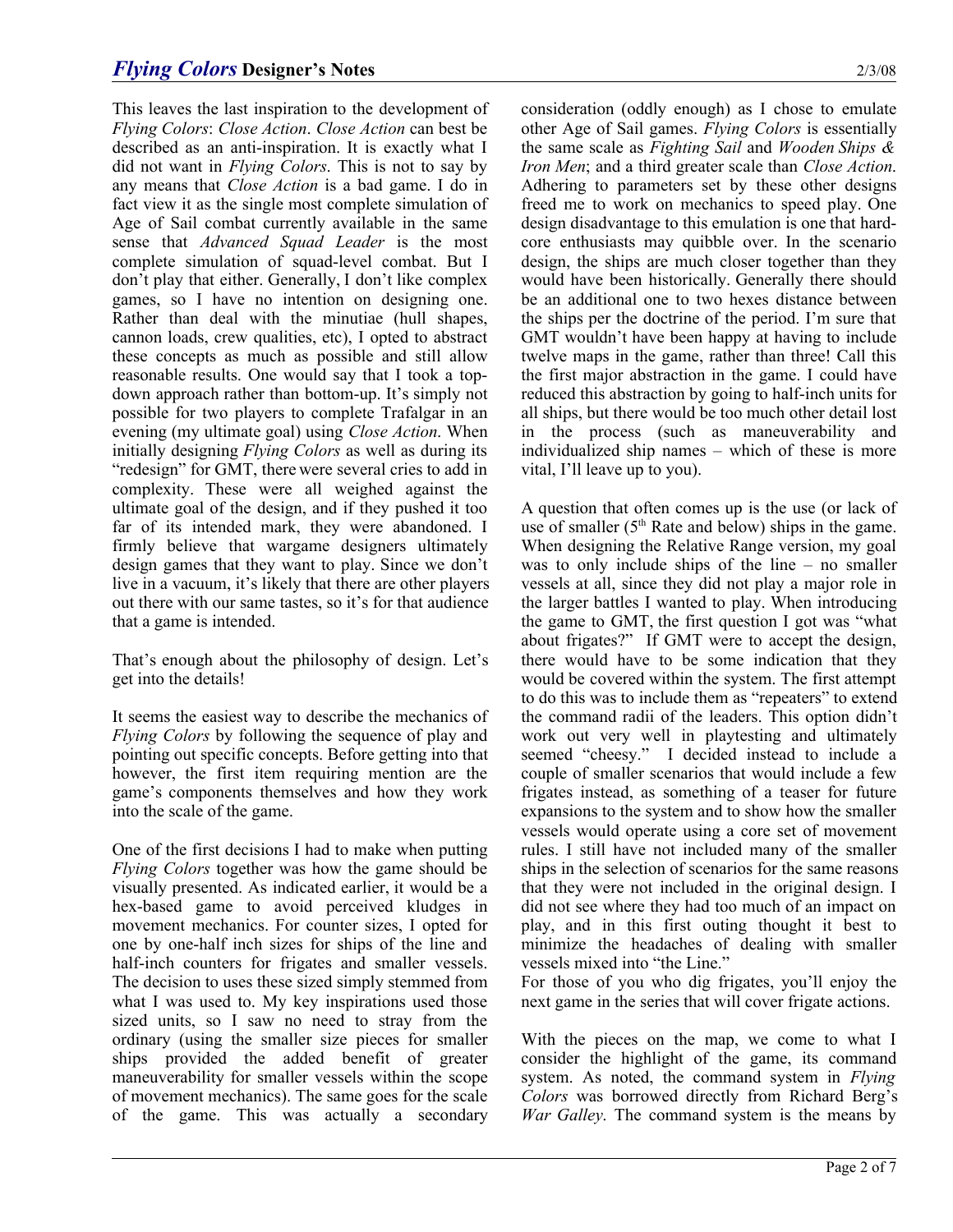which I was able to discard pre-plotted movement. Commanders can command ships in one of two ways. Either those ships can be in a "formation" (thus, following rules of engagement "by the book") or they can be within command influence of a commander. It's this latter ability that separates the stodgy, oldfashioned commanders from brilliant ones. Generally, the more ships that are in a command as well as the number of commands available to a fleet indicate its flexibility. Being forced to maintain formations forces a fleet to stand off from the enemy, lest the line is broken and part of it cut off and destroyed. A commander with a high command radius on the other hand can allow ships to break out of formation and act independently. This latter feature, in essence, shows the impact that Nelson's pre-battle orders had on fleets under his command. It also shows Byng's hesitance at Minorca to engage the enemy (thus resulting in his court martial and death by firing-squad). In order for this system to function properly, I had to limit the number of commanders available to each side. By design, the more commanders available, the greater flexibility of the fleet. This raised some hackles during the development process from those who felt I was not giving a fleet's commanders sufficient credit. You give some … you take some. Consider the "existence" of the non-represented commanders as rolled up in the scores of the commanders provided.

The "right" to act first in a turn or to demand that your opponent act first is dependent upon who wins the initiative for each turn. Initiative is not determined until after commands have been defined, so players must define their commands in order to maximize their fleets effectiveness based upon either the gain or loss of initiative. Acquiring the initiative is based on two things: the quality of the fleet admiral (the big cheese) as well as the fleet's Audacity. Ahhhh … the Audacity rating!

As noted previously, there are several key abstractions built into *Flying Colors* in order to exchange complexity for speed of play. The Audacity rating is "the big one" and the one that's raised the most comment and criticism from those seeking greater detail in the game. On its face, a fleet's Audacity is a simple measure of one fleet's quality – as a whole – as compared to its opponent. It's an indication that "this side" was better historically than "that side" and is expected to win a specific scenario. All the detail that goes in to making one fleet better than another is rolled up into its Audacity. But it is a double-edged sword. The onus of attack is on the side with the higher Audacity. Failure to attack with an advantage

in Audacity results in an automatic loss. Refer back to my comment regarding Admiral Byng at Minorca. A high Audacity rating can also get a fleet into trouble if a player's not careful. Over-confidence while playing the winning side can get real ugly, real fast!

Getting back to fleet activations, once the initiative has been determined, the side with the initiative chooses whether he or his opponent will activate the first command. Then, players alternate activating commands during the duration of the turn. One side activates and command and then the other side activates a command, and so on and so forth until all commands have been activated. After all the commands have been activated, out-of-command ships (those that could not be included within a command for whatever reason) are activated individually in the same manner as full commands; one at a time, alternating back and forth between players. The penalty of being out of command is the inability to *initiate* an attack. The penalty of being out of command forces a player to do his best to retain a fleet's cohesion during play. That being said, there is still a chance for out-of-command ships to act independently of a fleet, but this comes down to the quality (again) of the fleet admiral. Nelson at Trafalgar is the best commander in the game, and even under him, and out-of-command ship is only able to behave independently 50% of the time. Note as an aside that the ability of ships to act independently in this fashion is yet another indication of those "missing" commanders.

Okay, so what happens when a command is activated? This is where the serious game mechanics kick in, specifically ship movement and combat. The latter takes place during the former, so a discussion of movement first is in order.

Unlike land-based wargames where units can move one-, two- or twenty-steps at a time, sailing ships are subject to the whims of the wind. *Flying Colors* is as much about fighting the wind, as it is your opponent. Since the scale of the game was borrowed from similar titles, movement rates were borrowed as well. The angle of a ship relative to the direction of the wind dictates the number of movement points a ship has on that turn. And unlike their land-based counterparts, ships must expend *all* of their movement points.

Ship movement in *Flying Colors* is likely the mechanic that changed the most between the DPT version of the game and the GMT version. In the new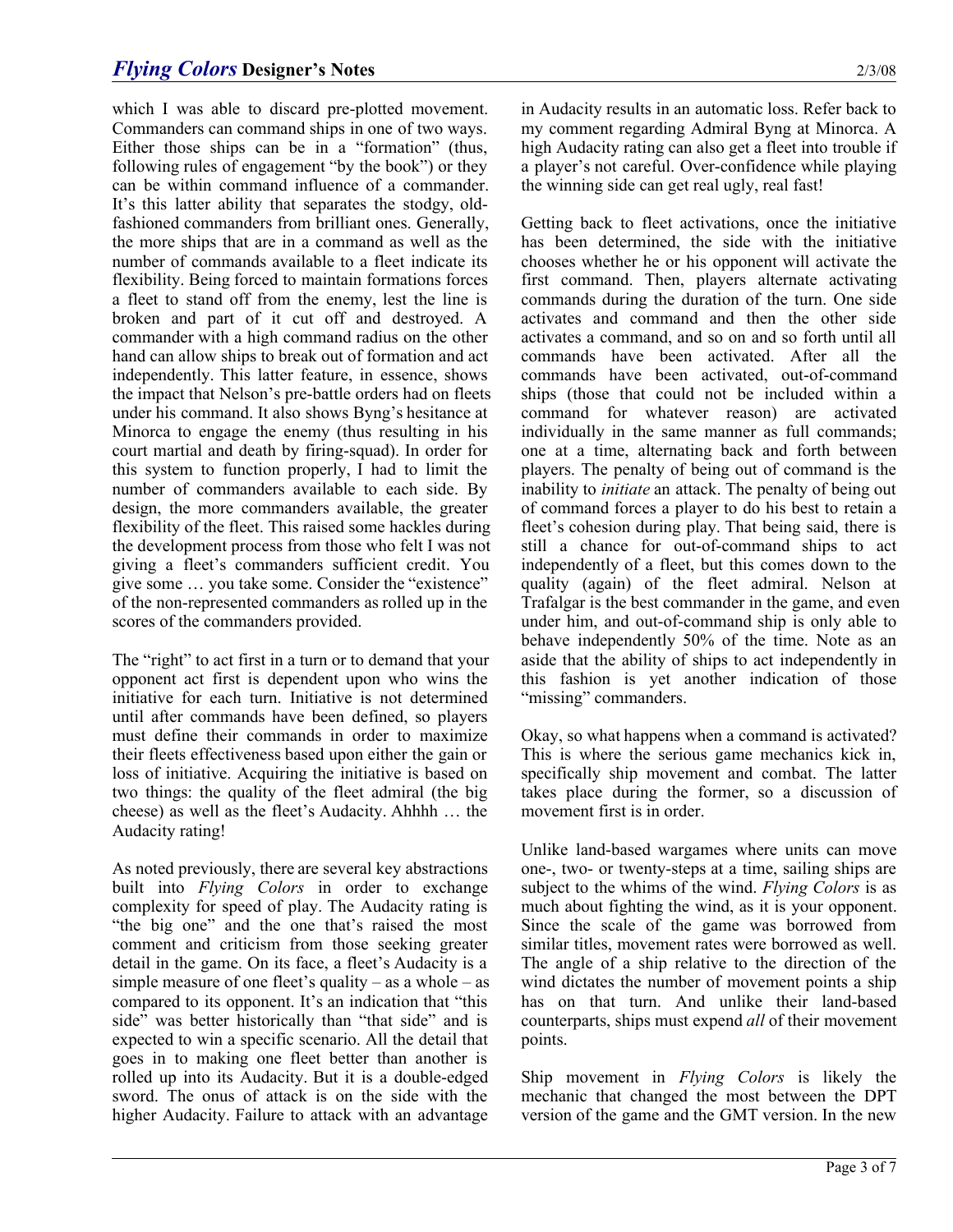## *Flying Colors* **Designer's Notes** 2/3/08

version, weather effects were introduced (increasing or decreasing movement rates) as well as turning rates when turning a ship into a less advantageous position with regards to wind direction. These changes were hammered out between the development team and vocal members of ConsimWorld, to great advantage to the game. Keeping in mind my desire to limit the complexity of the game based upon that aforementioned design goal, this was one of those changes that significantly enhanced play without losing sight of that goal.

The greatest change with regards to movement between the new and old versions of *Flying Colors* is the collision rules. In the older version, it is far too easy to collide with an opposing ship than it was historically. Perhaps this was a hold over from the adoption from *War Galley* or an artifact of playing *Wooden Ships & Iron Men* where fouling was a standard tactic. *Flying Colors'* developer, John Alsen, suggested an alternate movement mechanic to limit the likelihood of collisions. I took that suggestion a step further to allow movement through opposing vessels, as given the time structure of the game and its attempt to simulate simultaneous movement in a nonsimultaneous fashion, this struck me as "realistic" within the constraints of the design. In the new version, collisions are extremely difficult to achieve and grappling can only affect ships that are dead-inthe-water. This change further reduced complexity and added accuracy. A two-fer!

Adopting the ability to move through other vessels also allowed me to further clarify and enhance the use of point-blank fire. Previously only ships that were fouled or grappled could use it. Now, there really is fire from a range of zero, making "crossing the T" that much more effective a maneuver.

One movement feature that was retained between the versions was the clear distinction between wearing and tacking, the two turning maneuvers available to ships. Wearing is a long, roundabout manner of turning while keeping wind in a ship's sails at all times. It is a stern-based turn; so all rotation of the counter involves moving a ship's stern. Tacking is a bow-based maneuver that involves the rotation of a ship's bow into and through the wind (running a chance that of the ship becoming stuck into the wind or "in irons"). During the redevelopment of the game, there were a lot of questions as to why there was a mechanical distinction between the types of movement. What difference does it make anyway? Isn't that a needless addition of complexity? When designing the game I determined that it was necessary to show that distinction, not so much for educational purposes (bow maneuver vs. stern maneuver) than for mechanical ones. In order for a ship to get to the *same place* on the map using either wearing or tacking requires the distinction, all else being equal.

Now that ships are moving, we come to the reason for playing *Flying Colors* in the first place: trying to sink 'em! In retrospect, the mechanics I used in the combat system are likely derived from a couple of my favorite games. I did not do so intentionally, but I guess one uses what one likes.

The first item of note is the structure of the ship counters. Each has a front (undamaged) side and a back (damaged) side. On each is a Damage value indicating the number of hull hits a ship must sustain before being flipped to its damaged side and then sustained before it has a chance of sinking or striking. Kind of like Dan Verssen's *Down In Flames* series? Yeah, kinda like that …

The second item of note is the determination of a ship's firepower at a specific range. Depending upon the ship's "relative rate" (now there's a giveaway!) a ship will have a certain amount of firepower at a specific range. This value is modified to result in a fire strength used on the combat results table. Kind of like Courtney Allen's *Up Front*? Yeah, kinda like that …

The concept of "relative rate" is directly attributable to *Flying Colors'* historical research expert, Niek van Diepen from whom I've learned a heck of a lot about both the subject matter as well as the game design process. I can definitely say that *Flying Colors* is a far, far better game for his suggestions than the original Relative Range version. "Relative Rate" is a measure of the size of a broadside a ship can fire, not just the number of the guns it carries. A third-rate 74-gun ship may actually be carrying enough firepower to qualify as either a second- or fourth-rate ship, relative to other ships in its or its opponents' fleet. Ships with a relative rate value bound in a white circle are carrying a relatively heavy broadside and those in a black circle a lighter broadside. Making this simple distinction allowed us to add a lot more variety to the game at very little cost in added complexity (again, keeping that goal on target).

Another new addition to the GMT version of the game is the inclusion of carronade modifiers. Many other games include these short-range "smashers" as individual gun types. Rather than make that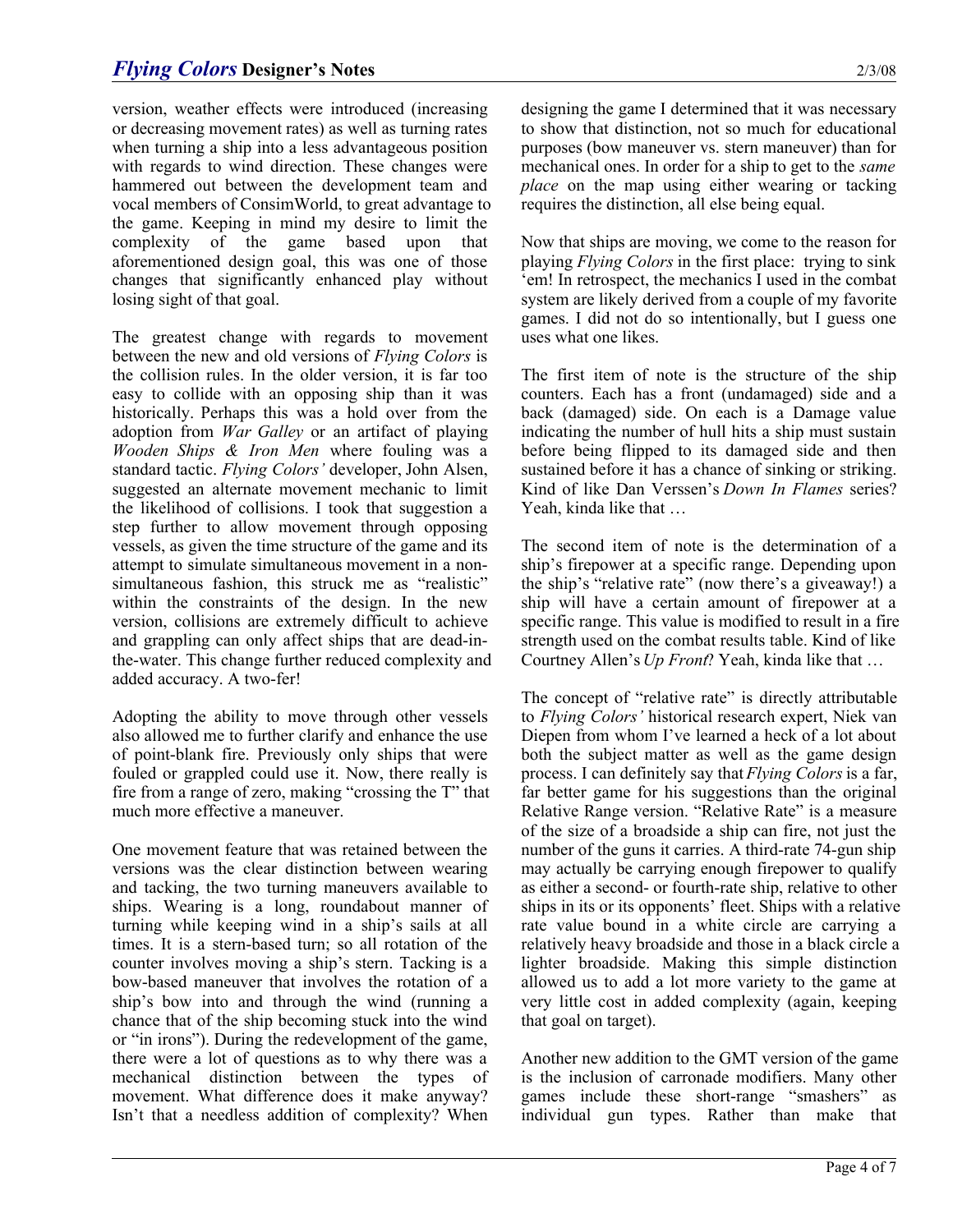distinction, it seemed a more appropriate treatment would be to add them as a firepower modifier when at close enough range. Depending upon the year in which a scenario takes place and the nationality using them, this modifier will increase or decrease according to their use. The one standout worth mentioning is the British vessel "Glatton" that was predominantly armed with carronades. She is one ship that you *never* want to get behind you at close range!

The damage table probably went through the most changes throughout the design and redesign process, tweaking it to get the right "feel." It was designed in a fashion similar to other Age of Sail games (again for the sake of familiarity), using a progressive damage style. The closer a ship is to its target, the greater its resulting firepower, resulting in a range of higher damage possibilities. The rolls on the damage table are further modified by environmental conditions and to some extent doctrinal tendencies (note, that's "tendencies" for you hard-core types … it was not French doctrine to fire at rigging … it just worked out that way). The higher the modified roll, the greater damage dished out. Of course, raking fire increases damage.

Since we're on the topic of damage, here's a good point to discuss another key abstraction: Hull vs. Manpower hits. Another large difference between *Flying Colors* and the more pencil-intensive Age of Sail games is the lack of crew hits. The use of the term "Manpower" (probably a bad choice, in retrospect) has led to confusion on this issue. Manpower does not equate to crew hits in other games. Hull hits are a combination of the loss of gun crews as well as guns. As a ship sustains Hull hits, its relative rate decreases (or increases, depending on your point of view); that is, the strength of its broadsides are reduced owing to gun and gun crew losses. Manpower, on the other hand, is simply a reflection of a ship's ability to launch a boarding action when grappled to an enemy ship. No more than that. When a ship sustains a Manpower hit, its upper deck has been put into disarray and may have suffered enough Marine or deck-gun losses to reduce its boarding ability.

The final key abstraction should be noted here as well. That is, what exactly comprises a broadside, relative to the time scale of the game? Each turn represents roughly 7.5 minutes, give or take a few. In that time, a gun crew can fire multiple times. So to be more accurate, each ship should be able to fire in just about every hex it enters, more than once per hex depending upon the number of movement points the ship earns relative to the wind. You can imagine for yourself the huge spike in complexity that would cause. Therefore, each broadside is an abstraction of all the lead a ship can fire during a turn. This is also why a ship can fire out of both broadsides per turn without penalty.

Since pre-plotted movement has been eliminated from the game, what's to keep an active ship from moving unmolested into an opposing fleet and firing? To keep that from happening (or at least to discourage it to a certain degree) is the introduction of a defensive fire mechanic. As soon as an attack has been declared, any one enemy ship (not necessarily the target) may fire at the moving ship prior to the attack being resolved. This mechanic encourages fleets to be self-supporting. To add an additional wrinkle, however, the moving ship need not fire on the intended target in order to draw fire from opposing vessels. This forces the defending player to decide whether or not to hold defensive fire for later during the turn. Decisions, decisions! An optional rule also exists to allow defensive fire to occur at any time during movement of an enemy ship. This allows for greater flexibility in defensive fire, but also slows the game down significantly and is therefore not recommended for larger scenarios.

You'll recall the mention that having a high Audacity can get you into trouble if you're not careful. This comes in to play when firing on a ship holding a commander (particularly the fleet admiral). Every time a ship with a commander takes damage, there's a 10% chance that the commander will be wounded. Each time a commander is wounded, there's an additional 10% chance that the commander is killed, modified upward by  $+10\%$  for each point of Audacity that commander is operating under. In addition, Audacity is used as a negative modifier when checking for command transfers to another ship. Nelson at Trafalgar will head into the allied fleet standing on the top deck of the Victory and won't be heading anywhere when the Victory starts to take hits. If he goes down, that's a big chunk of the British fleet that will go out of command!

Once all movement and combat have been completed for a turn, ships that have grappled have the opportunity to initiate Melee. As indicated earlier, the ability to initiate a Melee has been significantly decreased between the current version of *Flying Colors* and the Relative Range version to keep more in line with history. Boarding actions were rare, but they did occur; most notably Nelson's capture of two ships during the battle of Cape St. Vincent. To allow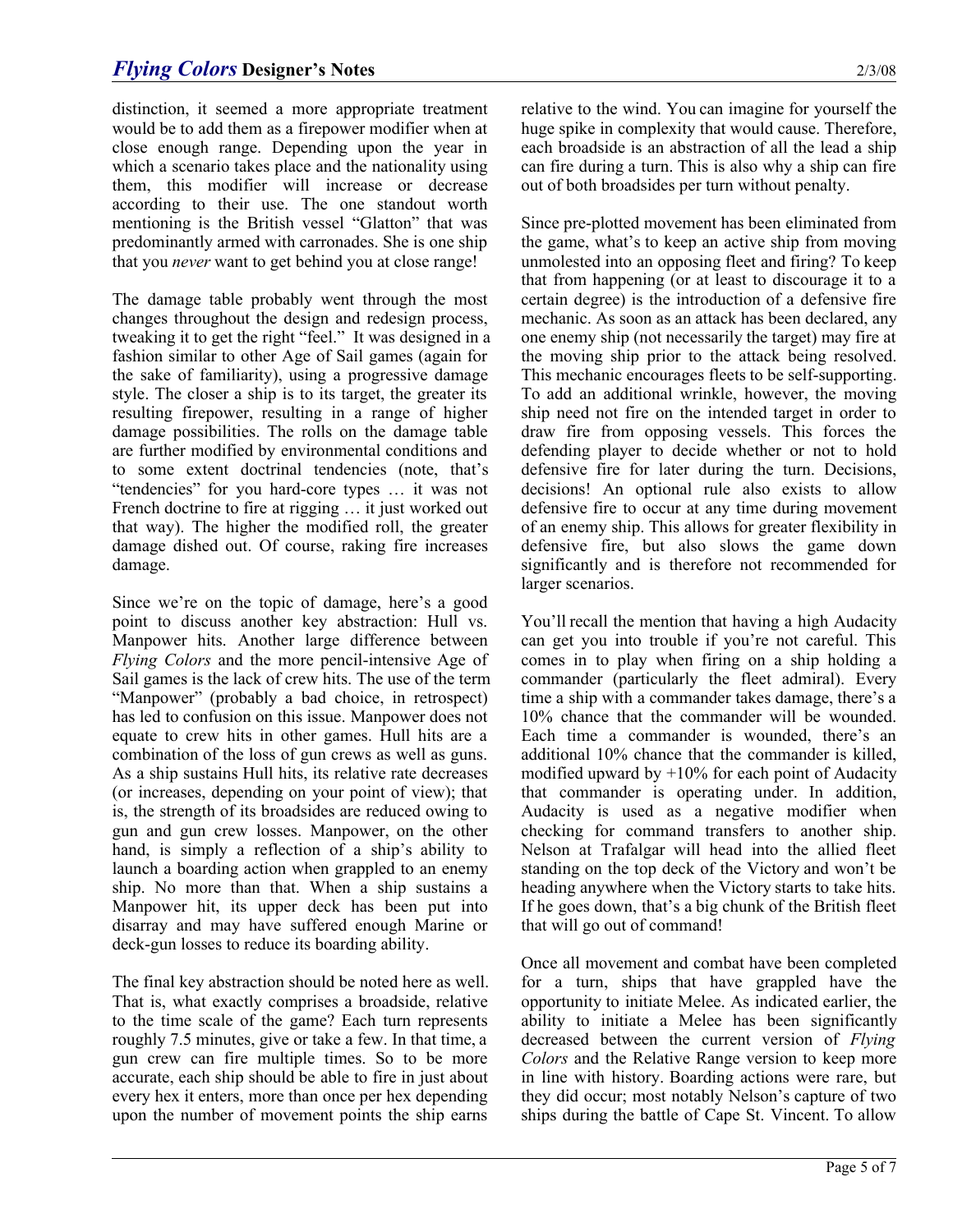this to occur, the "Nelson's Patent Bridge" rule was included. The odds of this actually occurring are pretty small, but if the opportunity does arise, there's no reason to deny a player Nelson's glory!

After Melees have been resolved, ship status checks are made. This involves checking the status of ships on fire (and whether or not they might explode) and the chance for those ships that have sustained enough damage to sink or strike. Explosion checks were included to make sure there is a chance of emulating the loss of the French flagship Orient at the battle of the Nile. Ships that have struck have given up the fight in order to attempt staying afloat. Ships that have sunk have … well … sunk. There has been some discussion on ConsimWorld that ships sink too easily. Playtesting has not borne that out, but to make it a little tougher for Struck ships to sink, I've allowed remaining Manpower on a Struck ship to be used as a die roll modifier when checking for sinking.

Once ships have begun to sink or are struck or captured, fleet morale has to be checked. If a fleet sustains enough damage, the survivors make a break for the nearest port, granting victory to their opponent. The Break Check die rolls are modified by the relative pummeling that each fleet has taken, along with the fleet's Audacity. This mechanic was included to remove the "fight-to-the-death" syndrome present in other Age of Sail games. The mechanic also helps keep playing time limited.

Those are the key concepts and the rationale behind their use. It's not an exhaustive overview of the game system, as the unmentioned mechanics are straightforward.

As I've noted on several occasions, *Flying Colors* was designed with a specific goal in mind, which was to create a fast-playing Age of Sail wargame where to players can complete the battle of Trafalgar in an evening. Have I succeeded? In my own estimation, I'd have to say: almost. Trafalgar cannot be completed in an evening, but it can be completed in one long sitting. I've done it several times with victories on both sides. I really feel that I've created the Age of Sail wargame that I want to play, and judging from many of the responses I've read on-line, that many other players want to play as well.

I don't think I'm over-simplifying, but for all intents, I took an over-all look at what mechanics were available and removed what I did not like, simplified where necessary, and retained what I thought most vital. The result is the game at hand.

But is the game for everybody? Absolutely not, since everybody has their own tastes. But to those who think it could be their game but for a few wrongfeeling mechanics, I can promise that *Flying Colors* is still a work-in-progress. During its development, from initial design to publication I only had a dozen playtesters. Even if only a tenth of those who preordered the game are playing it, that's still ten times the number of folks who have been at it since its inception. And that's a lot of great feedback!

If there's something about the game that just doesn't seem right, I'm asking for your suggestions. All I ask of you is to keep the original design goal in mind.

Potential changes to the rules aside, plans to extend and enhance the system through expansions and additional series games are extensive. There are lots of battles to cover, from frigate actions to oar-driven galleys and from the early 1700s to the end of the Age of Sail.

Here's hoping you all will stay aboard and thank GMT and all you *Flying Colors* players for your continued support!

# *Mike Nagel*

mp\_nagel@verizon.net

#### **Design Notes Addendum**

It's been about six months since *Flying Colors* sailed into the hands of P500 customers, and in that time there has been a lot of good discussion about the pros, cons, merits and faults of the game system. As I indicated, I consider *Flying Colors* to be a work in progress, a point reinforced by the recent release of the game's first set of "Living Rules."

I think I've made it abundantly clear that I don't want to take changing the game mechanics lightly. The game conforms well to my concept of what it is supposed to accomplish, so any changes must address some serious issues … or at least those issues that receive a large amount of discussion traffic.

As there were simple but substantive changes between the DTP version of *Flying Colors* and it's GMT reincarnation, so too a few issues have cropped up that generated enough concern to deserve a "second look" and a tweak or two since the game's professional release. Specifically these cover the sequence of play and "raking."